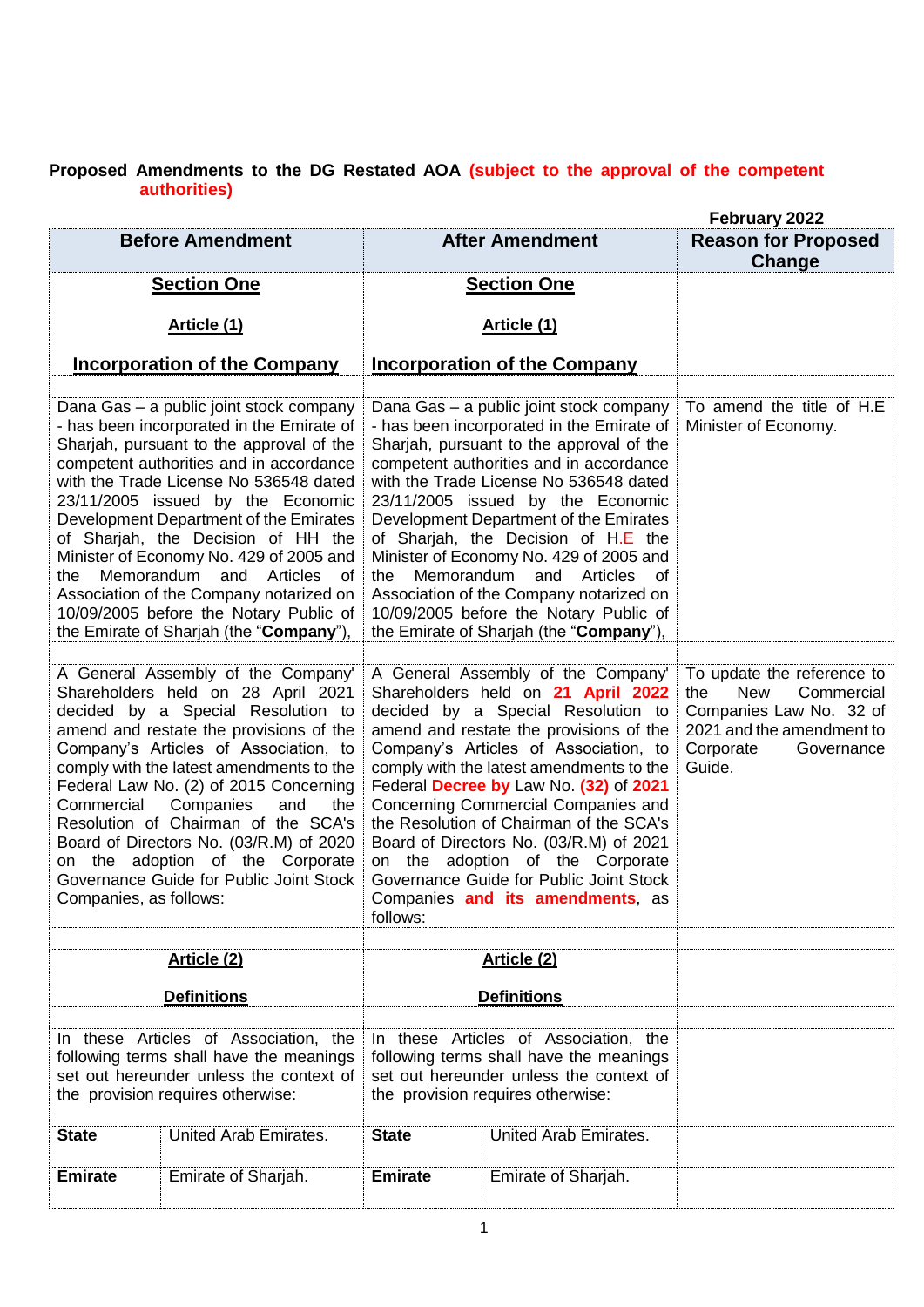| <b>Companies</b><br>Law                                | Federal Law No. (2) of<br>2015<br>Concerning<br>Commercial Companies,<br>as amended from time to<br>time.                                                                                                                                                                                                                                                          | <b>Companies</b><br>Law                                | Federal Decree by Law<br>(32)<br>2021<br>No.<br>of<br>Concerning Commercial<br>Companies,<br>as<br>amended from time to<br>time.                                                                                                                                                                                                                                         | To update the reference to<br><b>New</b><br>Commercial<br>the<br>Companies Law No. 32 of<br>2021.                  |
|--------------------------------------------------------|--------------------------------------------------------------------------------------------------------------------------------------------------------------------------------------------------------------------------------------------------------------------------------------------------------------------------------------------------------------------|--------------------------------------------------------|--------------------------------------------------------------------------------------------------------------------------------------------------------------------------------------------------------------------------------------------------------------------------------------------------------------------------------------------------------------------------|--------------------------------------------------------------------------------------------------------------------|
| <b>Authority</b>                                       | <b>Securities</b><br>The<br>and<br>Commodities Authority in<br>the State.                                                                                                                                                                                                                                                                                          | <b>Authority</b>                                       | <b>The</b><br><b>Securities</b><br>and<br><b>Commodities</b><br><b>Authority.</b>                                                                                                                                                                                                                                                                                        | To update the definition in<br>with<br><b>New</b><br>line<br>the<br>Commercial<br>Companies<br>Law No. 32 of 2021. |
| <b>Competent</b><br><b>Authority</b>                   | The<br>Department<br>of<br>Economic Development<br>in the Emirate.                                                                                                                                                                                                                                                                                                 | <b>Competent</b><br><b>Authority</b>                   | The<br>Department<br><b>of</b><br>Economic Development<br>in the Emirate.                                                                                                                                                                                                                                                                                                |                                                                                                                    |
| <b>Market</b>                                          | market<br>The<br>stock<br>licensed by the Authority<br>in which the shares of the<br>Company are listed.                                                                                                                                                                                                                                                           | <b>Market</b>                                          | <b>The</b><br>stock<br>market<br>licensed by the Authority<br>in which the shares of<br>the Company are listed.                                                                                                                                                                                                                                                          |                                                                                                                    |
| <b>Board of</b><br><b>Directors or</b><br><b>Board</b> | The Board of Directors of<br>the Company.                                                                                                                                                                                                                                                                                                                          | <b>Board of</b><br><b>Directors or</b><br><b>Board</b> | The Board of Directors of<br>the Company.                                                                                                                                                                                                                                                                                                                                |                                                                                                                    |
| Governance<br>Guide                                    | The governance guide of<br>public<br>joint<br>stock<br>companies<br>issued<br>pursuant to Resolution of<br>Chairman<br>of<br>the<br><b>of</b><br>Authority's<br><b>Board</b><br>Directors No. (03/R.M) of<br>2020 on the adoption of<br>Corporate<br>the<br>Governance Guide for<br><b>Stock</b><br>Public<br>Joint<br>Companies, as amended<br>from time to time. | Governance<br>Guide                                    | The governance guide of<br>public<br>joint<br>stock<br>companies<br>issued<br>pursuant to Resolution of<br>Chairman<br>of<br>the<br>Authority's<br><b>of</b><br><b>Board</b><br>Directors No. (03/R.M) of<br>2020 on the adoption of<br>Corporate<br>the<br>Governance Guide for<br>Public<br><b>Stock</b><br>Joint<br>Companies,<br>as<br>amended from time to<br>time. |                                                                                                                    |
| <b>Special</b><br><b>Resolution</b>                    | A resolution adopted by<br>the majority of votes of<br>shareholders owning not<br>less than three quarters of<br>the shares represented in<br>General<br>Assembly<br>a<br>Meeting.                                                                                                                                                                                 | <b>Special</b><br><b>Resolution</b>                    | A resolution adopted by<br>the majority of votes of<br>shareholders owning not<br>less than three quarters<br>of<br>the<br>shares<br>represented in a General<br><b>Assembly Meeting</b>                                                                                                                                                                                 |                                                                                                                    |
| <b>Cumulative</b><br>Voting                            | Each shareholder shall<br>have a number of votes<br>equal to the number of<br>he/she<br>shares<br>holds,<br>which he may cast in<br>favour of one nominee to<br>the membership of the<br>Board of Directors or<br>distribute<br>among<br>any<br>number of nominees he<br>selects, provided that the<br>total number of votes cast                                  | <b>Cumulative</b><br><b>Voting</b>                     | Each shareholder shall<br>have a number of votes<br>equal to the number of<br>shares he/she holds,<br>which he may cast in<br>favour of one nominee to<br>the membership of the<br>Board of Directors or<br>distribute among<br>any<br>number of nominees he<br>selects, provided that the<br>total number of votes                                                      |                                                                                                                    |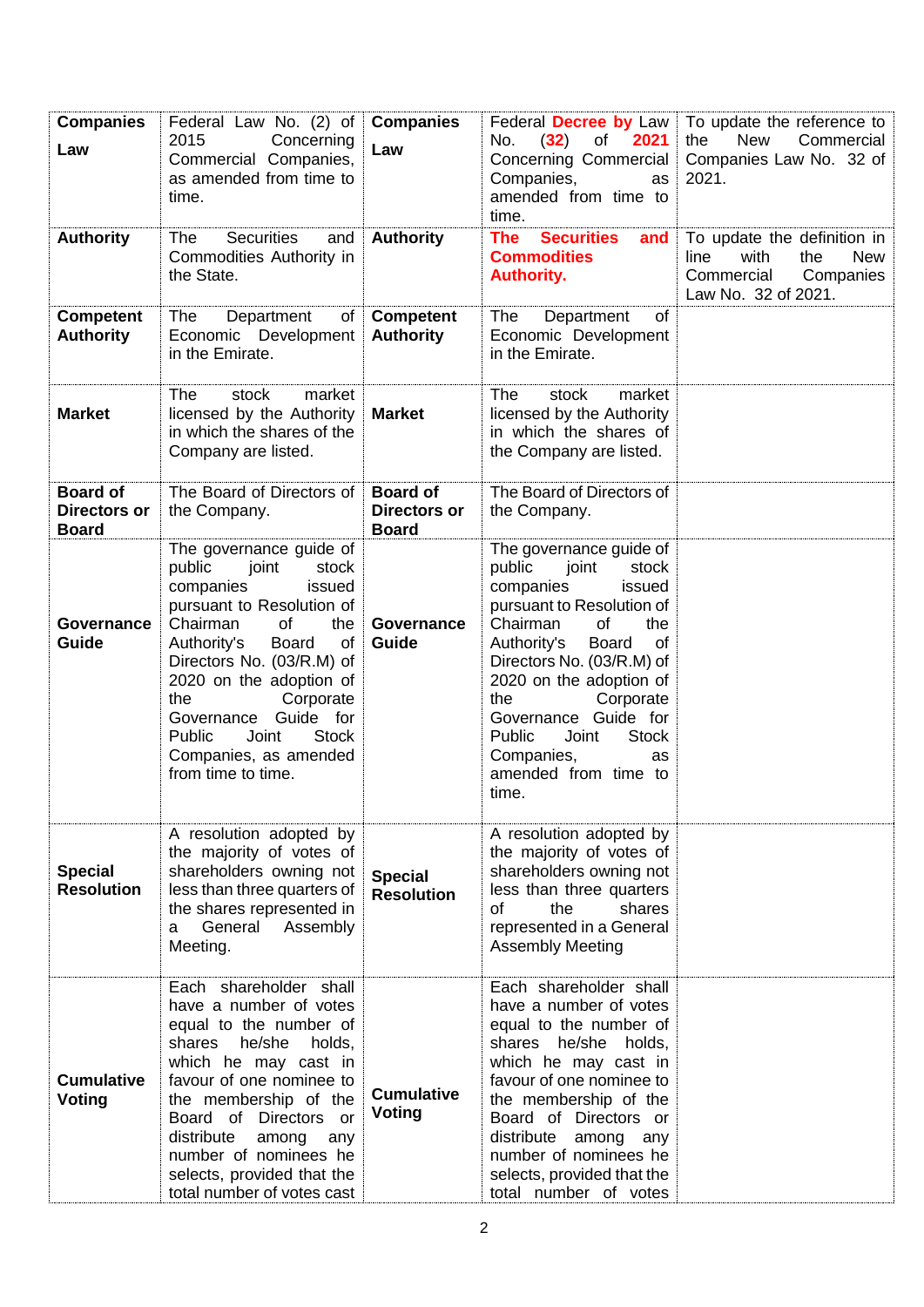|                                    | in favour of the selected<br>nominees<br>shall<br>not<br>exceed the number of<br>votes<br>held<br>by<br>the<br>shareholder.                                                                                                                                                                         |                                    | cast in favour of the<br>selected nominees shall<br>not exceed the number<br>of votes held by the<br>shareholder.                                                                                                                                                                                   |                                                                                                                                                                     |
|------------------------------------|-----------------------------------------------------------------------------------------------------------------------------------------------------------------------------------------------------------------------------------------------------------------------------------------------------|------------------------------------|-----------------------------------------------------------------------------------------------------------------------------------------------------------------------------------------------------------------------------------------------------------------------------------------------------|---------------------------------------------------------------------------------------------------------------------------------------------------------------------|
| <b>Electronic</b><br><b>Voting</b> | A type of voting that uses<br>electronic means to either<br>assist in or perform the<br>process of collecting and<br>counting the votes, in<br>accordance<br>with<br>the<br>controls issued by the<br>Authority and/or<br>the<br>Market in this regard.                                             | <b>Electronic</b><br><b>Voting</b> | A type of voting that uses<br>electronic<br>means<br>to<br>assist<br>either<br>in.<br>or<br>perform the process of<br>collecting and counting<br>the votes, in accordance<br>with the controls issued<br>by the Authority and/or<br>the Market in this regard.                                      |                                                                                                                                                                     |
| <b>Related</b><br><b>Parties</b>   | Has the meaning given to<br>this<br>term<br>in<br>the<br>Governance Guide.                                                                                                                                                                                                                          | <b>Related</b><br><b>Parties</b>   | Has the meaning given<br>to this term in the<br>Governance Guide.                                                                                                                                                                                                                                   |                                                                                                                                                                     |
| <b>Board</b><br><b>Secretary</b>   | Means the secretary of<br>the Board of Directors<br>appointed pursuant to<br>Article<br>8<br>of<br>the<br>Governance Guide and<br>Article 21 of these Articles<br>of the Association.                                                                                                               | <b>Board</b><br><b>Secretary</b>   | Means the secretary of<br>the Board of Directors<br>appointed pursuant to<br>Article<br>8<br>of<br>the<br>Governance Guide and<br>Article 21<br>of<br>these<br>Articles<br>of<br>the<br>Association.                                                                                                |                                                                                                                                                                     |
|                                    | Article (15)                                                                                                                                                                                                                                                                                        |                                    | Article (15)                                                                                                                                                                                                                                                                                        |                                                                                                                                                                     |
|                                    | <b>Increase and Reduction of Capital</b>                                                                                                                                                                                                                                                            |                                    | <b>Increase and Reduction of Capital</b>                                                                                                                                                                                                                                                            |                                                                                                                                                                     |
|                                    | 1. Upon obtaining the approval of the<br>Authority, the Company's issued<br>capital may be increased by issuing<br>new shares at the same nominal<br>value of the original shares or by<br>adding an issuance premium to the<br>nominal value. The Company's<br>Issued capital may also be reduced. |                                    | 1. Upon obtaining the approval of the<br>Authority, the Company's issued<br>capital may be increased by issuing<br>new shares at the same nominal<br>value of the original shares or by<br>adding an issuance premium to the<br>nominal value. The Company's<br>Issued capital may also be reduced. |                                                                                                                                                                     |
| 2.                                 | New shares shall not be issued for<br>less than their nominal value, and if<br>issued for more than such value, the<br>excess shall be added to the legal<br>reserve even if such reserve<br>thereby may exceed half of the<br>issued capital of the Company.                                       |                                    | 2. New shares shall not be issued for<br>less than their nominal value, and if<br>issued for more than such value, the<br>excess shall be added to the legal<br>reserve even if such reserve<br>thereby may exceed half of the<br>issued capital of the Company.                                    |                                                                                                                                                                     |
| 3.                                 | Increase or reduction the issued<br>capital shall be by a Special<br>Resolution of the General Assembly<br>and in accordance with the controls<br>and requirements set out under the<br>Companies Law and the rules and                                                                             |                                    | 3. The Company may grant a discount<br>on the nominal value of the share<br>and determine its value in the event<br>that the market value is lower than<br>the nominal value of the share.<br>Against the share discount, a                                                                         | A New clause No. 3 was<br>added to give the Company<br>the option to issue new<br>shares at less than the par<br>value in accordance with<br>article 198 of the New |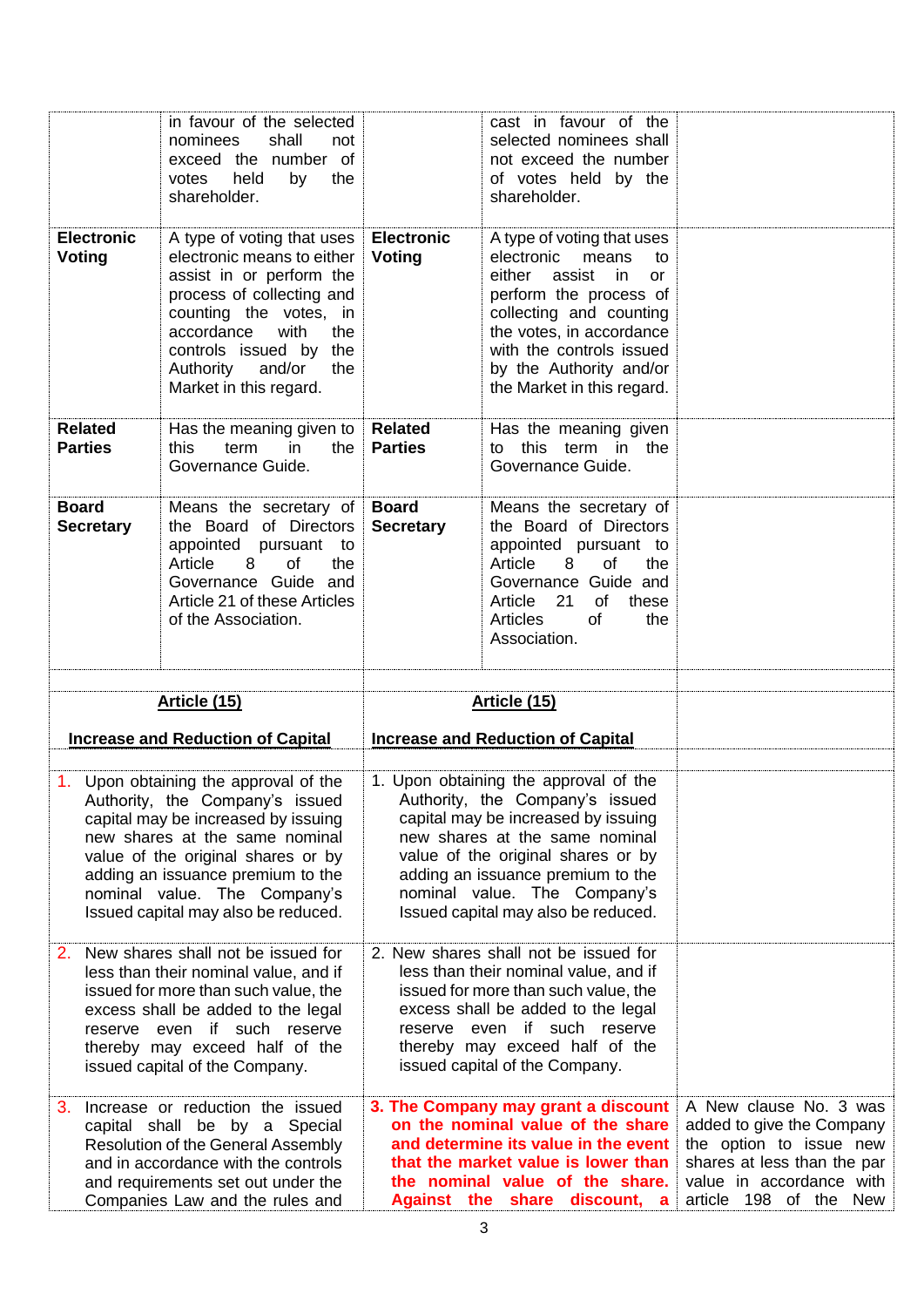| regulations issued by the Authority<br>in this regard.                                                                                                                                                                                                                                                                                                                                                | negative reserve in equity in the<br>balance sheet shall be created and<br>deducted from the future profits of<br>the company before any dividends<br>are approved.                                                                                                                                | Commercial<br>Companies<br>Law. |
|-------------------------------------------------------------------------------------------------------------------------------------------------------------------------------------------------------------------------------------------------------------------------------------------------------------------------------------------------------------------------------------------------------|----------------------------------------------------------------------------------------------------------------------------------------------------------------------------------------------------------------------------------------------------------------------------------------------------|---------------------------------|
| Shareholders shall have priority<br>4.<br>rights to subscription in new shares.<br>The rules followed in subscription to<br>the original shares shall apply to<br>subscription<br>to<br>new<br>shares.<br>Shareholders' subscription priority<br>rights shall not apply in the following<br>cases:                                                                                                    | 4. Increase or reduction of the issued<br>capital shall be by a Special<br>Resolution of the General Assembly<br>and in accordance with the controls<br>and requirements set out under the<br>Companies Law and the rules and<br>regulations issued by the Authority in<br>this regard.            | Article renumbered.             |
| (a) Joining of a strategic partner in<br>accordance with the Companies<br>Law.                                                                                                                                                                                                                                                                                                                        |                                                                                                                                                                                                                                                                                                    |                                 |
| (b) Conversion into shares in the<br>capital of the Company of cash<br>debts owed to the Federal<br>Government, local government,<br>corporations<br>public<br>and<br>authorities in the State and to<br>banks and finance companies.                                                                                                                                                                 |                                                                                                                                                                                                                                                                                                    |                                 |
| (c) Company's<br>Employees'<br>Incentive plan through a program<br>designed<br>incentivize<br>to<br>outstanding performance and<br>increase Company's profitability<br>by granting employees shares in<br>the Company.                                                                                                                                                                                |                                                                                                                                                                                                                                                                                                    |                                 |
| In the cases stipulated in Clauses<br>(a), (b) and (c) the Company shall<br>obtain the approval of the General<br>Assembly and the Authority to the<br>joining of a strategic partner, the<br>conversion of cash debts into<br>shares and to the Company's<br>employees' incentive plan and shall<br>comply with the conditions and<br>regulations issued by the Authority<br>in this regard.         |                                                                                                                                                                                                                                                                                                    |                                 |
| Conversion of Sukuk and Bonds<br>5.<br>issued by the Company into shares;<br>the conversion of bonds or Sukuk<br>into shares shall be effected by a<br>resolution of the Board of Directors<br>without referring the matter back to<br>the General Assembly as long as<br>the issuance of Bonds or Sukuk was<br>made by a Special Resolution in<br>accordance with Article (230) of<br>Companies Law. | 5.<br>Shareholders shall have priority<br>rights to subscription in new shares.<br>The rules followed in subscription to<br>the original shares shall apply to<br>subscription<br>to<br>new<br>shares.<br>Shareholders' subscription priority<br>rights shall not apply in the following<br>cases: | Article renumbered.             |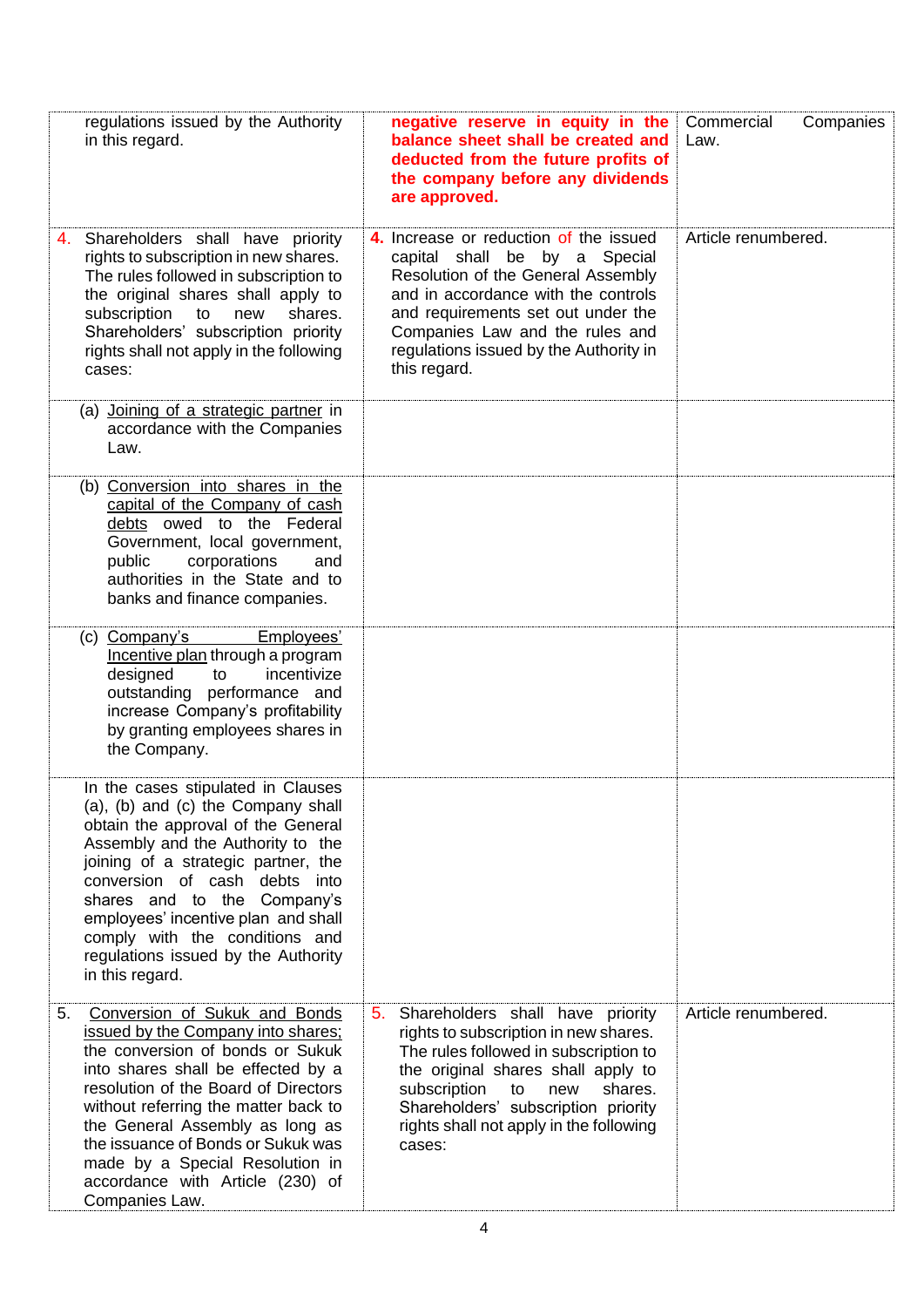|                                                                                                                                                                                                                                                                                                                                                                                                                                                                                                                                      | (a) Joining of a strategic partner in<br>accordance with the Companies<br>Law.                                                                                                                                                                                                                                                                                                                  |                                                                                                                                                                                                                    |
|--------------------------------------------------------------------------------------------------------------------------------------------------------------------------------------------------------------------------------------------------------------------------------------------------------------------------------------------------------------------------------------------------------------------------------------------------------------------------------------------------------------------------------------|-------------------------------------------------------------------------------------------------------------------------------------------------------------------------------------------------------------------------------------------------------------------------------------------------------------------------------------------------------------------------------------------------|--------------------------------------------------------------------------------------------------------------------------------------------------------------------------------------------------------------------|
|                                                                                                                                                                                                                                                                                                                                                                                                                                                                                                                                      | (b). Conversion into shares in the capital<br>of the Company of cash debts owed<br>to the Federal Government, local<br>government, public corporations and<br>authorities in the State and to banks<br>and finance companies.                                                                                                                                                                   |                                                                                                                                                                                                                    |
|                                                                                                                                                                                                                                                                                                                                                                                                                                                                                                                                      | (c). Company's Employees' Incentive<br>plan through a program designed to<br>incentivize outstanding performance<br>and increase Company's profitability<br>by granting employees shares in the<br>Company.                                                                                                                                                                                     |                                                                                                                                                                                                                    |
|                                                                                                                                                                                                                                                                                                                                                                                                                                                                                                                                      | In the cases stipulated in Clauses (a),<br>(b) and (c) the Company shall obtain the<br>approval of the General Assembly and<br>the Authority to the joining of a strategic<br>partner, the conversion of cash debts<br>into shares and to the Company's<br>employees' incentive plan and shall<br>comply with the conditions<br>and<br>regulations issued by the Authority in<br>this regard.   |                                                                                                                                                                                                                    |
| 6. Issuance of shares for Employees<br>The Board<br>incentive plan:<br>of<br>Directors may from time to time<br>shares<br>from<br>the<br>issue<br>new<br>Authorized capital at the same<br>nominal value of the original shares<br>of the Company to meet shares<br>grants made pursuant to the<br>Company's Employees' incentive<br>plan approved by the General<br>Assembly and the Board<br>of<br>Directors provided that the total<br>issued shares shall not exceed (5%)<br>five of the Company's capital from<br>time to time. | 6. Conversion of Sukuk and Bonds issued<br>by the Company into shares; the<br>conversion of bonds or Sukuk into<br>shares shall be effected by a resolution<br>of the Board of Directors without<br>referring the matter back to the<br>General Assembly as long as the<br>issuance of Bonds or Sukuk was made<br>by a Special Resolution in accordance<br>with Article (230) of Companies Law. | The concept of authorized<br>capital has been abolished<br>by the New Commercial<br>Companies<br>Law<br>and<br>therefore, it's proposed to<br>delete clause 6. Previous<br>clause 5 was renumbered<br>as clause 6. |
| <b>Section Four</b>                                                                                                                                                                                                                                                                                                                                                                                                                                                                                                                  | <b>Section Four</b>                                                                                                                                                                                                                                                                                                                                                                             |                                                                                                                                                                                                                    |
| <b>The Company's Board of</b><br><b>Directors</b>                                                                                                                                                                                                                                                                                                                                                                                                                                                                                    | <b>The Company's Board of</b><br><b>Directors</b>                                                                                                                                                                                                                                                                                                                                               |                                                                                                                                                                                                                    |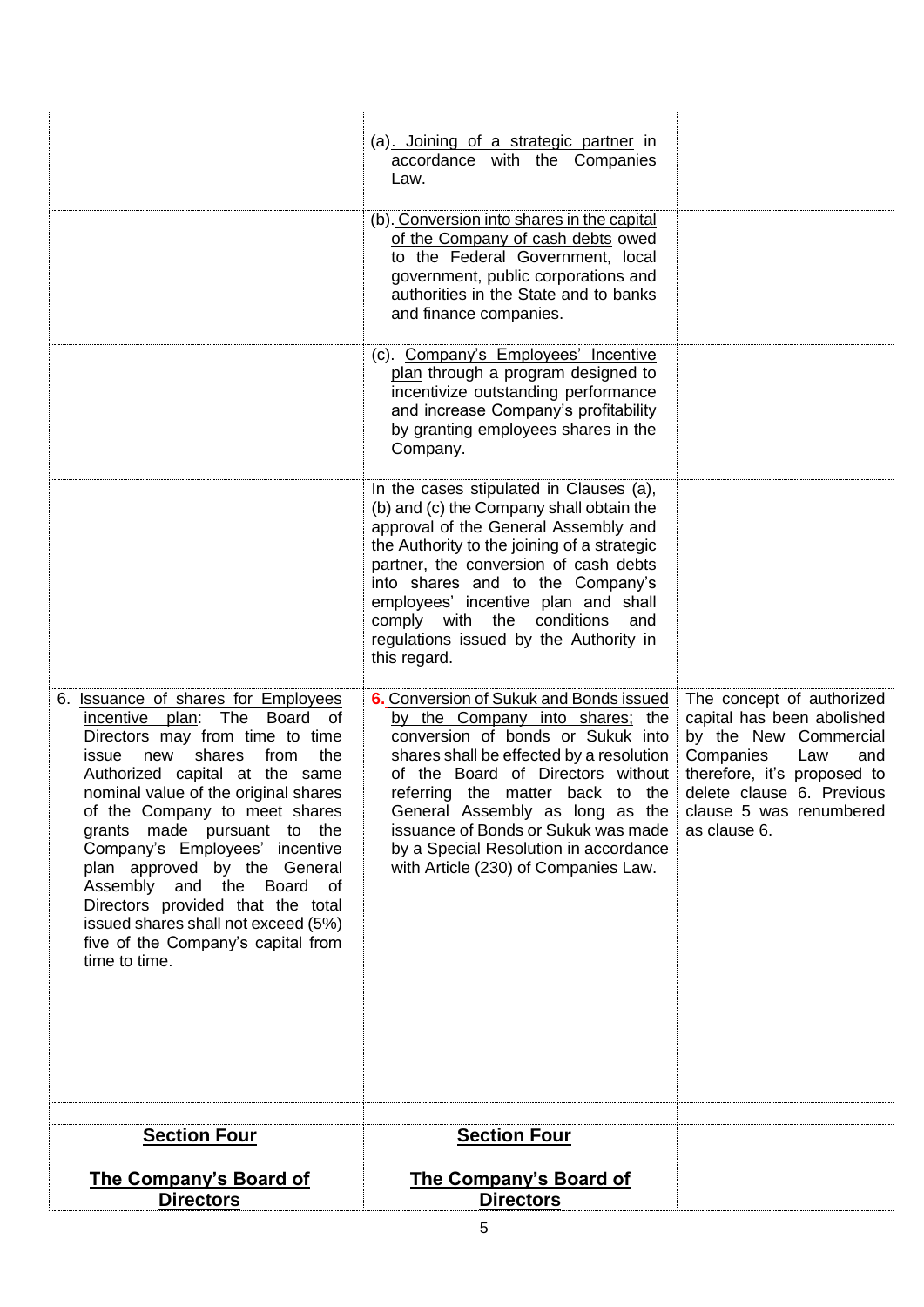|    | Article (20)                                                                                                                                                                                                                                                                                                                                                                                                  | Article (20)                                                                                                                                                                                                                                                                                                                                                                                                |                                                                   |
|----|---------------------------------------------------------------------------------------------------------------------------------------------------------------------------------------------------------------------------------------------------------------------------------------------------------------------------------------------------------------------------------------------------------------|-------------------------------------------------------------------------------------------------------------------------------------------------------------------------------------------------------------------------------------------------------------------------------------------------------------------------------------------------------------------------------------------------------------|-------------------------------------------------------------------|
|    | <b>Composition of the Board of</b>                                                                                                                                                                                                                                                                                                                                                                            | <b>Composition of the Board of Directors</b>                                                                                                                                                                                                                                                                                                                                                                |                                                                   |
|    | <b>Directors</b>                                                                                                                                                                                                                                                                                                                                                                                              |                                                                                                                                                                                                                                                                                                                                                                                                             |                                                                   |
|    | 1. The Management of the Company<br>shall vest in its Board of Directors,<br>which shall consist of (11) eleven<br>members elected by the General<br>Assembly<br>through cumulative<br>voting in a secret ballot, provided<br>that the majority of Board members<br>are non-executive independent<br>members who have practical<br>experience and technical skills that<br>serve the interest of the Company. | 1. The Management of the Company<br>shall vest in its Board of Directors,<br>which shall consist of (11) eleven<br>members elected by the General<br>Assembly through cumulative voting<br>in a secret ballot, provided that the<br>majority of Board members are non-<br>executive independent members<br>who have practical experience and<br>technical skills that serve the interest<br>of the Company. |                                                                   |
| 2. | Upon election of non-executive<br>Board members, the Board member<br>must able to devote adequate time<br>and effort to his/her role and such<br>role must not be in conflict with<br>his/her other interests.                                                                                                                                                                                                | Upon election of non-executive<br>2.<br>Board members, the Board member<br>must able to devote adequate time<br>and effort to his/her role and such<br>role must not be in conflict with<br>his/her other interests.                                                                                                                                                                                        |                                                                   |
|    | 3. The Company shall comply with the<br>required percentage of nationals of<br>the State in the composition of the<br>Board of Directors in accordance<br>with the<br>relevant<br>laws<br>and<br>regulations.                                                                                                                                                                                                 | 3. The Company shall comply with the<br>required percentage of nationals of<br>the State in the composition of the<br>Board of Directors in accordance<br>with<br>the<br>relevant laws<br>and<br>regulations.                                                                                                                                                                                               |                                                                   |
|    | 4. The Company shall comply with the<br>required percentage of female<br>representation in the composition of<br>the Board of Directors<br>in.<br>accordance with the Governance<br>Guide. If this percentage is not<br>achieved, the Company shall<br>disclose the<br>reasons for not<br>achieving the required percentage.                                                                                  | 4. The Company shall comply with the<br>required percentage of female<br>representation in the composition of<br>the Board of Directors in<br>accordance with the Governance<br>Guide and the Company shall<br>disclose that representation in the<br>annual corporate governance<br>report.                                                                                                                | To reflect the amendment of<br>the Corporate Governance<br>Guide. |
|    | 5. The Board of Directors shall form the<br>Board committees required to assist<br>it in carrying out its functions,<br>including the committees that shall<br>be formed pursuant to<br>the<br>Governance Guide. In this respect:                                                                                                                                                                             | 5. The Board of Directors shall form the<br>Board committees required to assist<br>it in carrying out its functions,<br>including the committees that shall<br>be formed pursuant to<br>the<br>Governance Guide. In this respect:                                                                                                                                                                           |                                                                   |
|    | (a) Committees shall be formed in<br>accordance with the procedures set<br>by the Board of Directors and shall<br>specifically include the definition of<br>the tasks of the committee, tenure,<br>authorities granted to it and the<br>manner of its control by the Board of<br>Directors. The committees shall                                                                                              | (a) Committees shall be formed in<br>accordance with the procedures set by<br>the Board of Directors and shall<br>specifically include the definition of the<br>tasks of the committee, tenure,<br>authorities granted to it and the manner<br>of its control by the Board of Directors.<br>The committees shall present a written                                                                          |                                                                   |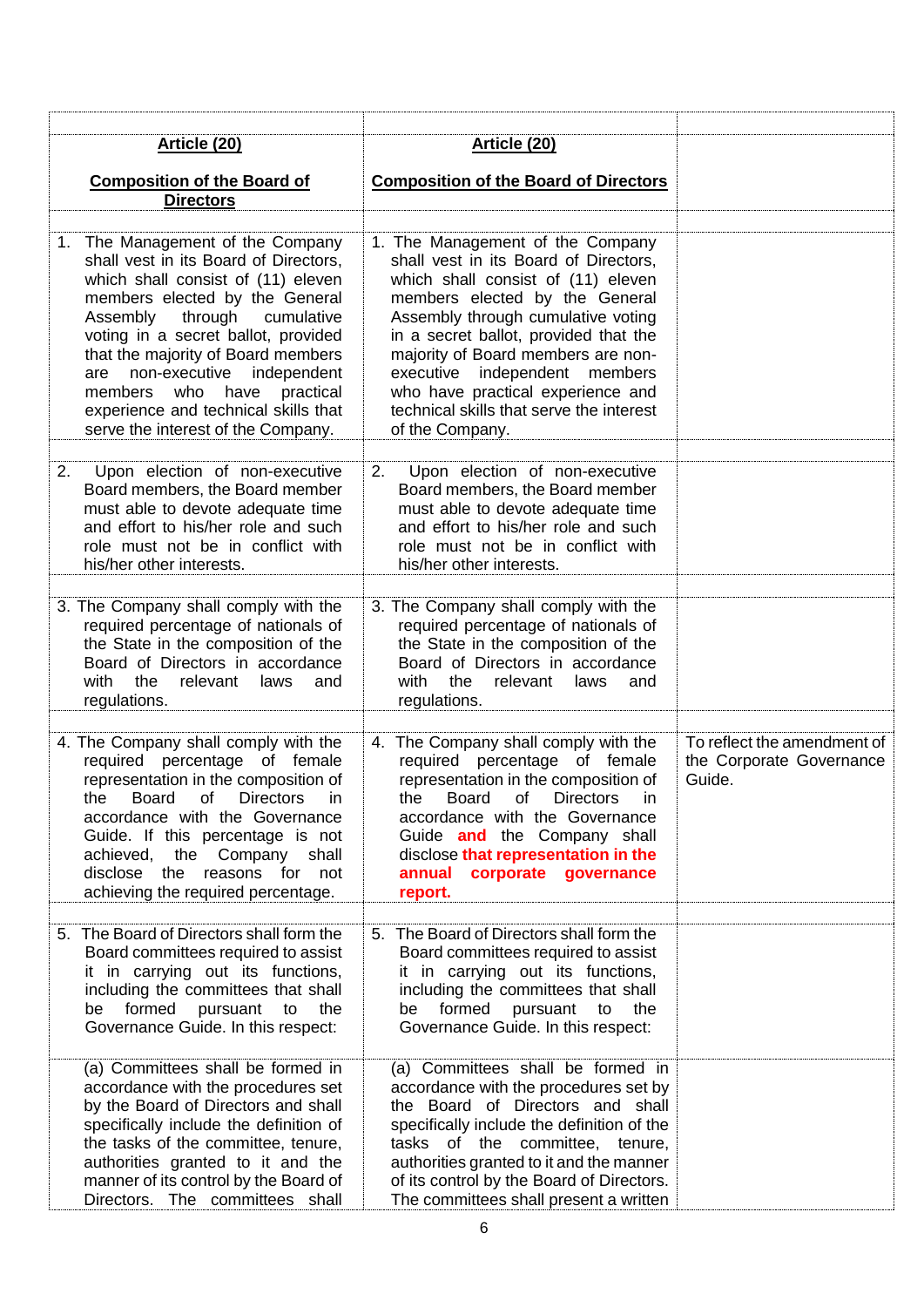| present a written report to the Board<br>of Directors on the procedures,                                                                                                                                                               |                                                                                                                                                                                                                                                                                      |                             |
|----------------------------------------------------------------------------------------------------------------------------------------------------------------------------------------------------------------------------------------|--------------------------------------------------------------------------------------------------------------------------------------------------------------------------------------------------------------------------------------------------------------------------------------|-----------------------------|
| recommendations<br>and<br>results<br>reached in absolute transparency,<br>and the Board of Directors shall<br>ensure the follow-up of the work of<br>committees<br>to<br>ensure<br>their<br>compliance with works assigned<br>thereto. | report to the Board of Directors on the<br>procedures,<br>results<br>and<br>recommendations reached in absolute<br>transparency, and the Board of<br>Directors shall ensure the follow-up of<br>the work of committees to ensure their<br>compliance with works assigned<br>thereto. |                             |
| (b) Each committee shall, once                                                                                                                                                                                                         | (b) Each committee shall, once                                                                                                                                                                                                                                                       |                             |
| formed, be liable to the Board of<br>Directors for its activities. However,<br>the Board of Directors shall not be<br>released of liability for activities,<br>functions and authorities delegated<br>to such Committee.               | formed, be liable to the Board of<br>Directors for its activities. However,<br>the Board of Directors shall not be<br>released of liability for activities,<br>functions and authorities delegated<br>to such Committee.                                                             |                             |
| (c) The Board of Directors shall                                                                                                                                                                                                       | (c) The Board of Directors shall ensure                                                                                                                                                                                                                                              |                             |
| ensure the proper composition,<br>qualifications and competencies of<br>the members of Board committees.                                                                                                                               | the proper composition, qualifications<br>and competencies of the members of<br>Board committees.                                                                                                                                                                                    |                             |
| Article (21)                                                                                                                                                                                                                           | Article (21)                                                                                                                                                                                                                                                                         |                             |
| <b>Membership of the Board of</b><br><b>Directors</b>                                                                                                                                                                                  | <b>Membership of the Board of Directors</b>                                                                                                                                                                                                                                          |                             |
| Members of the Board of Directors<br>1 <sup>1</sup><br>shall hold office for a term of three                                                                                                                                           | 1. Members of the Board of Directors<br>shall hold office for a term of three                                                                                                                                                                                                        |                             |
| Georgian years and at the end of<br>this period the Board shall be<br>reconstituted.<br>Members whose<br>term of office has expired may be<br>re-elected.                                                                              | Georgian years and at the end of this<br>period<br>the<br><b>Board</b><br>shall<br>be<br>reconstituted. Members whose term<br>of office has expired may be re-<br>elected.                                                                                                           |                             |
| 2.<br>Subject to the provisions of Article                                                                                                                                                                                             | Subject to the provisions of Article<br>2.                                                                                                                                                                                                                                           | reflect<br>To<br>New<br>the |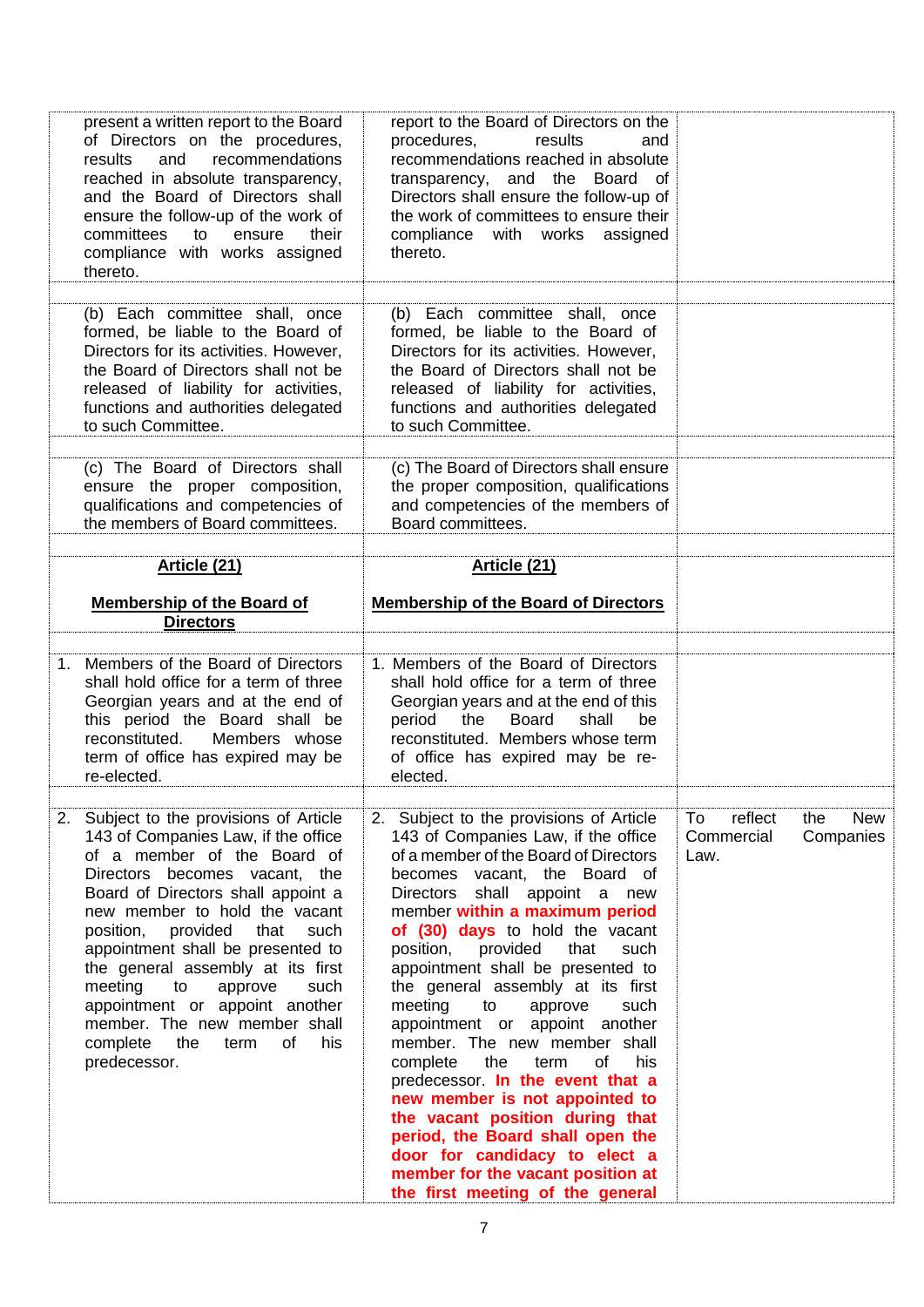|                                                                                                                                                                                                                                                                                                                                                                                                                                                                                        | assembly, and the new member<br>shall complete the term of his<br>predecessor.                                                                                                                                                                                                                                                                                                                                                                                                      |  |
|----------------------------------------------------------------------------------------------------------------------------------------------------------------------------------------------------------------------------------------------------------------------------------------------------------------------------------------------------------------------------------------------------------------------------------------------------------------------------------------|-------------------------------------------------------------------------------------------------------------------------------------------------------------------------------------------------------------------------------------------------------------------------------------------------------------------------------------------------------------------------------------------------------------------------------------------------------------------------------------|--|
| 3. If the vacant positions reach one<br>quarter of the number of members<br>of the Board of Directors, the<br>remaining members shall invite the<br>general assembly to convene within<br>no later than 30 (thirty) days from<br>the date of vacancy of the last office<br>to elect new members to fill such<br>vacancies.                                                                                                                                                             | 3. If the vacant positions reach one<br>quarter of the number of members of<br>the Board of Directors, the remaining<br>members shall invite the general<br>assembly to convene within no later<br>than 30 (thirty) days from the date of<br>vacancy of the last office to elect new<br>members to fill such vacancies.                                                                                                                                                             |  |
| 4. The Board of Directors shall appoint<br>the Board Secretary who shall<br>directly report to the Board of<br>Directors. The Board Secretary<br>shall be independent from the<br>Company's management and shall<br>not be a member of the Board of<br>Directors. The Board may seek the<br>assistance of an external party to<br>perform the duties of the Board<br>Secretary. The mandates and<br>remuneration of the secretary shall<br>be determined by the Board of<br>Directors. | 4. The Board of Directors shall appoint<br>the Board Secretary who shall<br>directly report to the Board of<br>Directors. The Board Secretary shall<br>be independent from the Company's<br>management and shall not be a<br>member of the Board of Directors.<br>The Board may seek the assistance<br>of an external party to perform the<br>duties of the Board Secretary. The<br>mandates and remuneration of the<br>secretary shall be determined by the<br>Board of Directors. |  |
| The seat of a Board of Directors<br>5.                                                                                                                                                                                                                                                                                                                                                                                                                                                 | 5. The seat of a Board of Directors                                                                                                                                                                                                                                                                                                                                                                                                                                                 |  |
| member becomes vacant if:                                                                                                                                                                                                                                                                                                                                                                                                                                                              | member becomes vacant if:                                                                                                                                                                                                                                                                                                                                                                                                                                                           |  |
| (a) he dies or becomes of unsound<br>mind or incompetent in other way to<br>act as Board member;                                                                                                                                                                                                                                                                                                                                                                                       | (a) he dies or becomes of unsound<br>mind or incompetent in other way to<br>act as Board member;                                                                                                                                                                                                                                                                                                                                                                                    |  |
| (b) Convicted of a crime against<br>honesty or honour;                                                                                                                                                                                                                                                                                                                                                                                                                                 | (b) Convicted of a crime against<br>honesty or honour;                                                                                                                                                                                                                                                                                                                                                                                                                              |  |
| (c) Declared bankrupt or if he<br>stopped paying his commercial<br>debts without necessarily being in<br>connection with a declaration of<br>bankruptcy;                                                                                                                                                                                                                                                                                                                               | (c) Declared bankrupt or if he<br>stopped paying his commercial<br>debts without necessarily being in<br>connection with a declaration of<br>bankruptcy;                                                                                                                                                                                                                                                                                                                            |  |
| (d) Resigned from his position<br>a written<br>notice<br>pursuant to<br>submitted to the Company to that<br>effect;                                                                                                                                                                                                                                                                                                                                                                    | (d) Resigned from his position<br>a written<br>notice<br>pursuant to<br>submitted to the Company to that<br>effect;                                                                                                                                                                                                                                                                                                                                                                 |  |
| (e) Dismissed pursuant to a Special<br>Resolution<br>of<br>General<br>the<br>Assembly;                                                                                                                                                                                                                                                                                                                                                                                                 | (e) Dismissed pursuant to a Special<br>the<br><b>Resolution</b><br>of<br>General<br>Assembly;                                                                                                                                                                                                                                                                                                                                                                                       |  |
| (f) If he is absent from the Board<br>meetings for three consecutive<br>times or five non-consecutive times                                                                                                                                                                                                                                                                                                                                                                            | (f) If he is absent from the Board<br>meetings for three consecutive<br>times or five non-consecutive times                                                                                                                                                                                                                                                                                                                                                                         |  |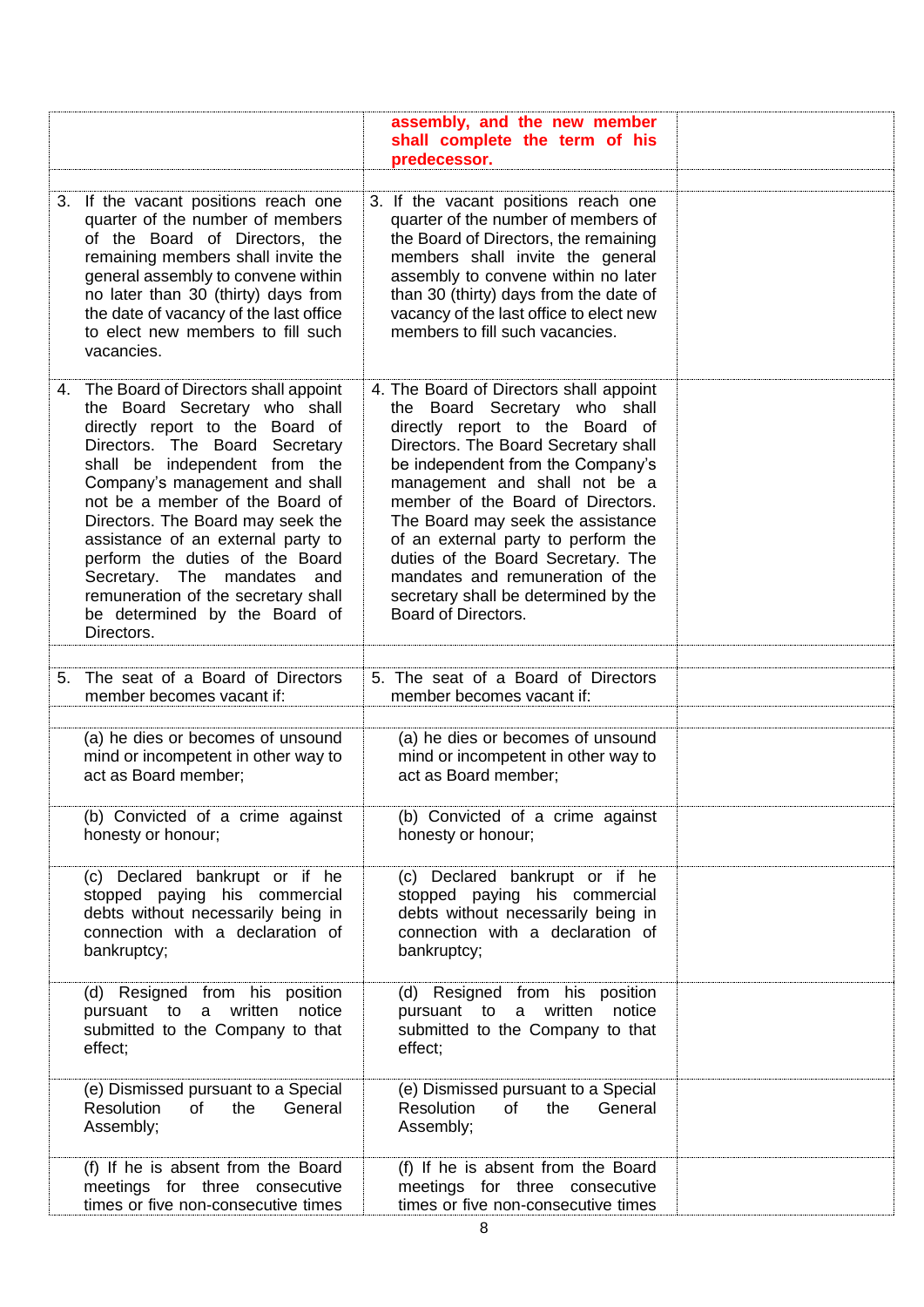|             | during the Board's tenure without an<br>excuse acceptable to the Board; or                                                                                                                                                                                                                                                                                                                                                                                                                                                                                                                                                                                                                                                                                                                                                                                                                                                                                                                                                                                         | during the Board's tenure without an<br>excuse acceptable to the Board; or                                                                                                                                                                                                                                                                                                                                                                                                                                                                                                                                                                                                                                                                                                                                                                                                                                                                                                                                                                                                                                                                                                                   |                                                                                                                                                                                                                                                                                                |
|-------------|--------------------------------------------------------------------------------------------------------------------------------------------------------------------------------------------------------------------------------------------------------------------------------------------------------------------------------------------------------------------------------------------------------------------------------------------------------------------------------------------------------------------------------------------------------------------------------------------------------------------------------------------------------------------------------------------------------------------------------------------------------------------------------------------------------------------------------------------------------------------------------------------------------------------------------------------------------------------------------------------------------------------------------------------------------------------|----------------------------------------------------------------------------------------------------------------------------------------------------------------------------------------------------------------------------------------------------------------------------------------------------------------------------------------------------------------------------------------------------------------------------------------------------------------------------------------------------------------------------------------------------------------------------------------------------------------------------------------------------------------------------------------------------------------------------------------------------------------------------------------------------------------------------------------------------------------------------------------------------------------------------------------------------------------------------------------------------------------------------------------------------------------------------------------------------------------------------------------------------------------------------------------------|------------------------------------------------------------------------------------------------------------------------------------------------------------------------------------------------------------------------------------------------------------------------------------------------|
|             | (g) if he holds office in violation of<br>the provisions of Companies Law.                                                                                                                                                                                                                                                                                                                                                                                                                                                                                                                                                                                                                                                                                                                                                                                                                                                                                                                                                                                         | (g) if he holds office in violation of<br>the provisions of Companies Law.                                                                                                                                                                                                                                                                                                                                                                                                                                                                                                                                                                                                                                                                                                                                                                                                                                                                                                                                                                                                                                                                                                                   |                                                                                                                                                                                                                                                                                                |
| 6.          | If it is resolved to dismiss a member<br>of the Board of Directors, he shall<br>not be eligible for nomination for<br>membership of the Board of<br>Directors before the expiry of three<br>years from the date of his dismissal.                                                                                                                                                                                                                                                                                                                                                                                                                                                                                                                                                                                                                                                                                                                                                                                                                                  | If it is resolved to dismiss a member<br>6.<br>of the Board of Directors, he shall not be<br>eligible for nomination for membership of<br>the Board of Directors before the expiry of<br>three years from the date of his dismissal.                                                                                                                                                                                                                                                                                                                                                                                                                                                                                                                                                                                                                                                                                                                                                                                                                                                                                                                                                         |                                                                                                                                                                                                                                                                                                |
|             | Article (39)                                                                                                                                                                                                                                                                                                                                                                                                                                                                                                                                                                                                                                                                                                                                                                                                                                                                                                                                                                                                                                                       | Article (39)                                                                                                                                                                                                                                                                                                                                                                                                                                                                                                                                                                                                                                                                                                                                                                                                                                                                                                                                                                                                                                                                                                                                                                                 |                                                                                                                                                                                                                                                                                                |
|             | <b>Remuneration of the Chairman</b><br>and Members of the Board of<br><b>Directors</b>                                                                                                                                                                                                                                                                                                                                                                                                                                                                                                                                                                                                                                                                                                                                                                                                                                                                                                                                                                             | <b>Remuneration of the Chairman</b><br>and Members of the Board of Directors                                                                                                                                                                                                                                                                                                                                                                                                                                                                                                                                                                                                                                                                                                                                                                                                                                                                                                                                                                                                                                                                                                                 |                                                                                                                                                                                                                                                                                                |
| $1_{\cdot}$ | The remuneration of the Chairman<br>and the members of the Board of<br>Directors may be a percentage of<br>the Company's net profit provided<br>that it shall not exceed (10%) of the<br>net profit of the ended financial year<br>after deducting all depreciations<br>and reserves and shall be submitted<br>for consideration by the General<br>Assembly. The Company may pay<br>expenses, fees<br>or<br>additional<br>remuneration or a monthly salary as<br>by the Board of<br>determined<br>Directors to any of its members, if<br>such member<br>works<br>in<br>any<br>committee or exerts special efforts<br>or performs additional work for the<br>Company beyond his usual duties<br>as a member of the Board of<br>Directors of the Company. Neither<br>the Chairman nor the members may<br>be paid attendance allowance,<br>though the Company shall pay to<br>members residing outside the State<br>the cost of travel, accommodation,<br>boarding<br>and<br>transportation<br>incurred in attending the meetings<br>of the Board and its committees. | 1. The remuneration of the Chairman<br>and the members of the Board of<br>Directors may be:<br>(a) a percentage of the Company's net<br>profit provided that it shall not<br>exceed (10%) of the net profit of the<br>ended financial year after deducting<br>all depreciations and reserves; or<br>(b) subject to any controls issued<br>by the Authority a fee not<br>exceeding AED 200,000 where -<br>(i) the Company does not make a<br>profit; or<br>(ii) if the Company makes a profit<br>but the share of profit able to be<br>paid to the Board members in<br>accordance with paragraph (a)<br>is less than AED 200,000.<br>It is not permissible to combine<br>the fee payable under paragraph<br>(b) with any share of profit under<br>paragraph (a). The remuneration<br>for the above mentioned fee shall<br>be submitted for consideration by the<br>General Assembly.<br>2. The Company may pay expenses,<br>fees or additional remuneration or a<br>monthly salary as determined by the<br>Board of Directors to any of its<br>members, if such member works in<br>any committee or exerts special<br>efforts or performs additional work for<br>the Company beyond his usual | <b>New</b><br>Commercial<br>The<br>Companies Law provides<br>an option to pay lump sum<br>fees to the directors where<br>the Company does not<br>make profit,<br>or makes<br>insufficient<br>profit.<br>The<br>proposed amendment is in<br>line<br>with<br>the<br><b>New</b><br>Companies Law. |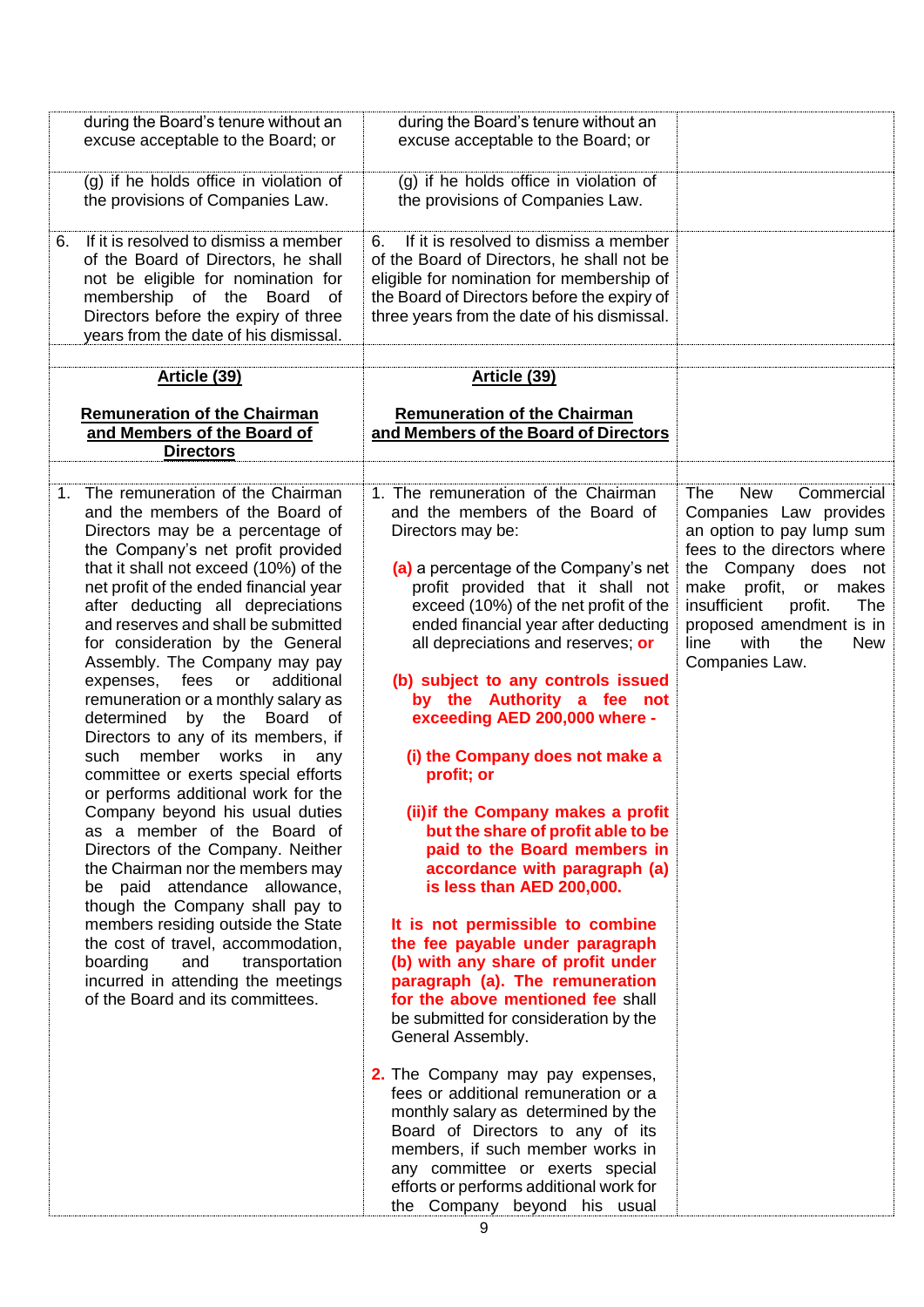|                                                                                                                                                                                                                                                                                                                                                                                                                                                                                            | duties as a member of the Board of<br>Directors of the Company. Neither<br>the Chairman nor the members may<br>be paid attendance allowance,<br>though the Company shall pay to<br>members residing outside the State<br>the cost of travel, accommodation,<br>boarding and transportation incurred<br>in attending the meetings of the<br>Board and its committees.                                                                                                 |                     |
|--------------------------------------------------------------------------------------------------------------------------------------------------------------------------------------------------------------------------------------------------------------------------------------------------------------------------------------------------------------------------------------------------------------------------------------------------------------------------------------------|----------------------------------------------------------------------------------------------------------------------------------------------------------------------------------------------------------------------------------------------------------------------------------------------------------------------------------------------------------------------------------------------------------------------------------------------------------------------|---------------------|
| 2. Fines imposed on the Company by<br>the Authority or the Competent<br>Authority for violations by the Board<br>of Directors of the Companies Law<br>or the Articles of Association during<br>the ended financial year shall be<br>deducted from the remuneration of<br>the Board of Directors. The General<br>Assembly may not deduct such<br>fines if it transpired that they did not<br>result from any negligence or error<br>committed<br>by the<br><b>Board</b><br>0f<br>Directors. | 3. Fines imposed on the Company by the<br>Authority or the Competent Authority<br>for violations by the Board of Directors<br>of the Companies Law or the Articles of<br>Association during the ended financial<br>year shall be deducted from the<br>remuneration of the Board of Directors.<br>The General Assembly may not deduct<br>such fines if it transpired that they did<br>not result from any negligence or error<br>committed by the Board of Directors. | Article renumbered. |
| <b>Section Five</b>                                                                                                                                                                                                                                                                                                                                                                                                                                                                        | <b>Section Five</b>                                                                                                                                                                                                                                                                                                                                                                                                                                                  |                     |
| <b>The General Assembly</b>                                                                                                                                                                                                                                                                                                                                                                                                                                                                | <b>The General Assembly</b>                                                                                                                                                                                                                                                                                                                                                                                                                                          |                     |
|                                                                                                                                                                                                                                                                                                                                                                                                                                                                                            |                                                                                                                                                                                                                                                                                                                                                                                                                                                                      |                     |
| Article (41)                                                                                                                                                                                                                                                                                                                                                                                                                                                                               | Article (41)                                                                                                                                                                                                                                                                                                                                                                                                                                                         |                     |
|                                                                                                                                                                                                                                                                                                                                                                                                                                                                                            |                                                                                                                                                                                                                                                                                                                                                                                                                                                                      |                     |
| <b>General Assembly Meeting</b><br>Assembly<br>shall                                                                                                                                                                                                                                                                                                                                                                                                                                       | <b>General Assembly Meeting</b><br>1. After obtaining the approval from                                                                                                                                                                                                                                                                                                                                                                                              | The<br>Commercial   |